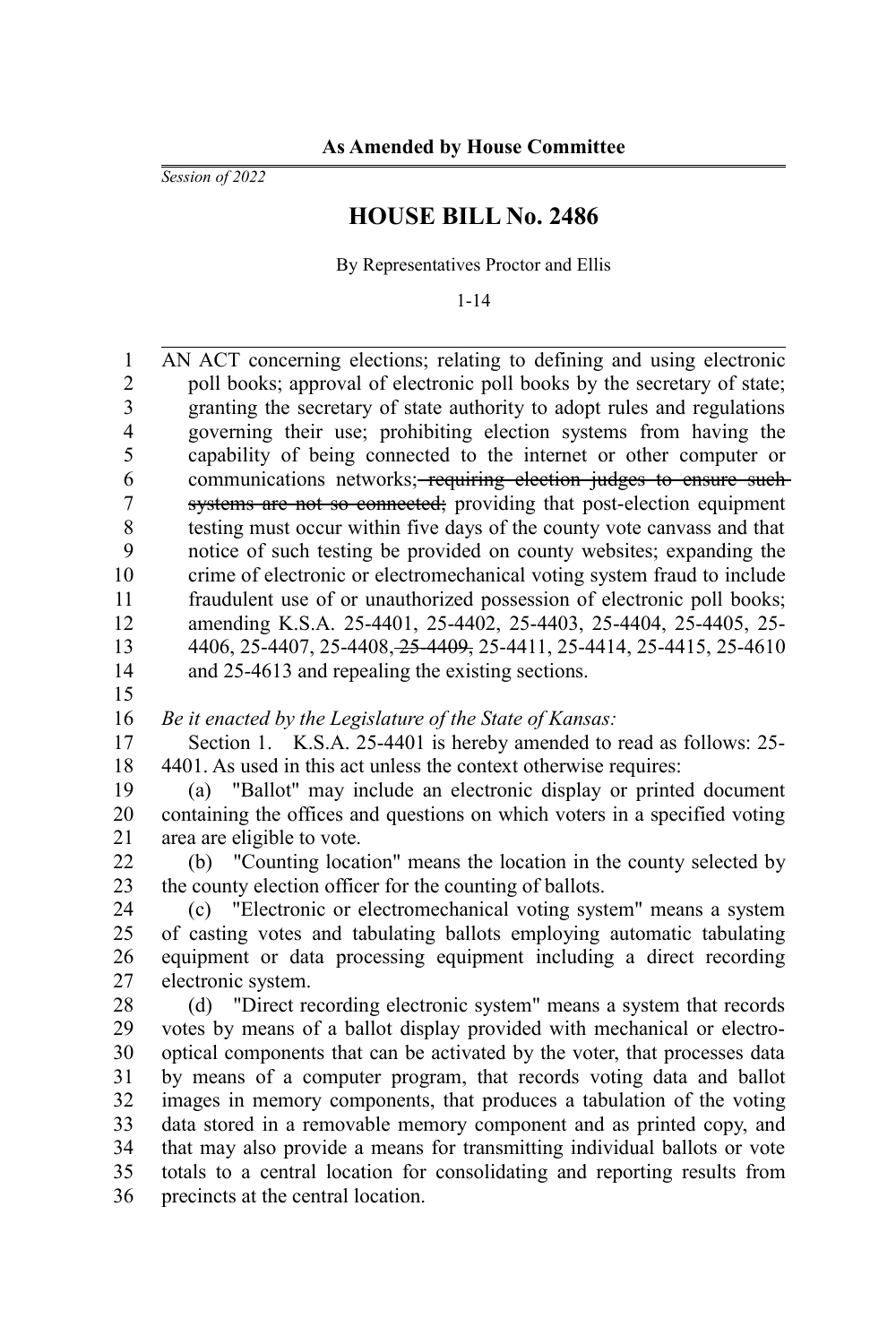*(e) "Electronic poll book" means an electronic list of registered voters for a particular precinct or polling location that may be transported to a polling location and on which each voter may sign the voter's signature. "Electronic poll book" includes both the hardware and software necessary for operation. An "electronic poll book" is a type of "poll book" as provided in K.S.A. 25-2507, and amendments thereto. "Electronic poll book" does not include automatic tabulating equipment or data processing equipment, including a direct recording electronic system, that are components of an electronic or electromechanical voting system.* 1 2 3 4 5 6 7 8 9

Sec. 2. K.S.A. 25-4402 is hereby amended to read as follows: 25- 4402. Subject to the limitations of article 44 of chapter 25 of Kansas Statutes Annotated, and amendments thereto, the board of county commissioners and the county election officer of any county are authorized to purchase, lease or rent and use electronic or electromechanical voting systems *or electronic poll books* as provided by K.S.A. 25-4403, and amendments thereto. 10 11 12 13 14 15 16

Sec. 3. K.S.A. 25-4403 is hereby amended to read as follows: 25- 4403. (a) The board of county commissioners and the county election officer of any county may provide an electronic or electromechanical voting system *or electronic poll books* to be used at voting places, or for advance voting in the county at national, state, county, township, city and school primary and general elections and in question submitted elections. 17 18 19 20 21 22

(b) The board of county commissioners of any county in which the board of county commissioners and county election officer have determined that an electronic or electromechanical voting system *or electronic poll books* shall be used may issue bonds to finance and pay for purchase, lease or rental of such a system. 23 24 25 26 27

(c) The board of county commissioners and the county election officer of any county may adopt, experiment with or abandon any electronic or electromechanical system *or electronic poll books* herein authorized and approved for use in the state and may use such a system in all or any part of the voting areas within the county or in combination with an optical scanning voting system or with regular paper ballots. Whenever the secretary of state rescinds approval of any voting system *or electronic poll books*, the board of county commissioners and the county election officer shall abandon the system *or electronic poll books* until changes therein required by the secretary of state have been made, or if the secretary of state advises that acceptable changes cannot be made therein, the abandonment shall be permanent. 28 29 30 31 32 33 34 35 36 37 38 39

(d) On and after the effective date of this act, no board of county commissioners in any county may purchase, lease or rent any direct recording electronic system, as defined in K.S.A. 25-4401(d), and amendments thereto. On and after the effective date of this act, no board of 40 41 42 43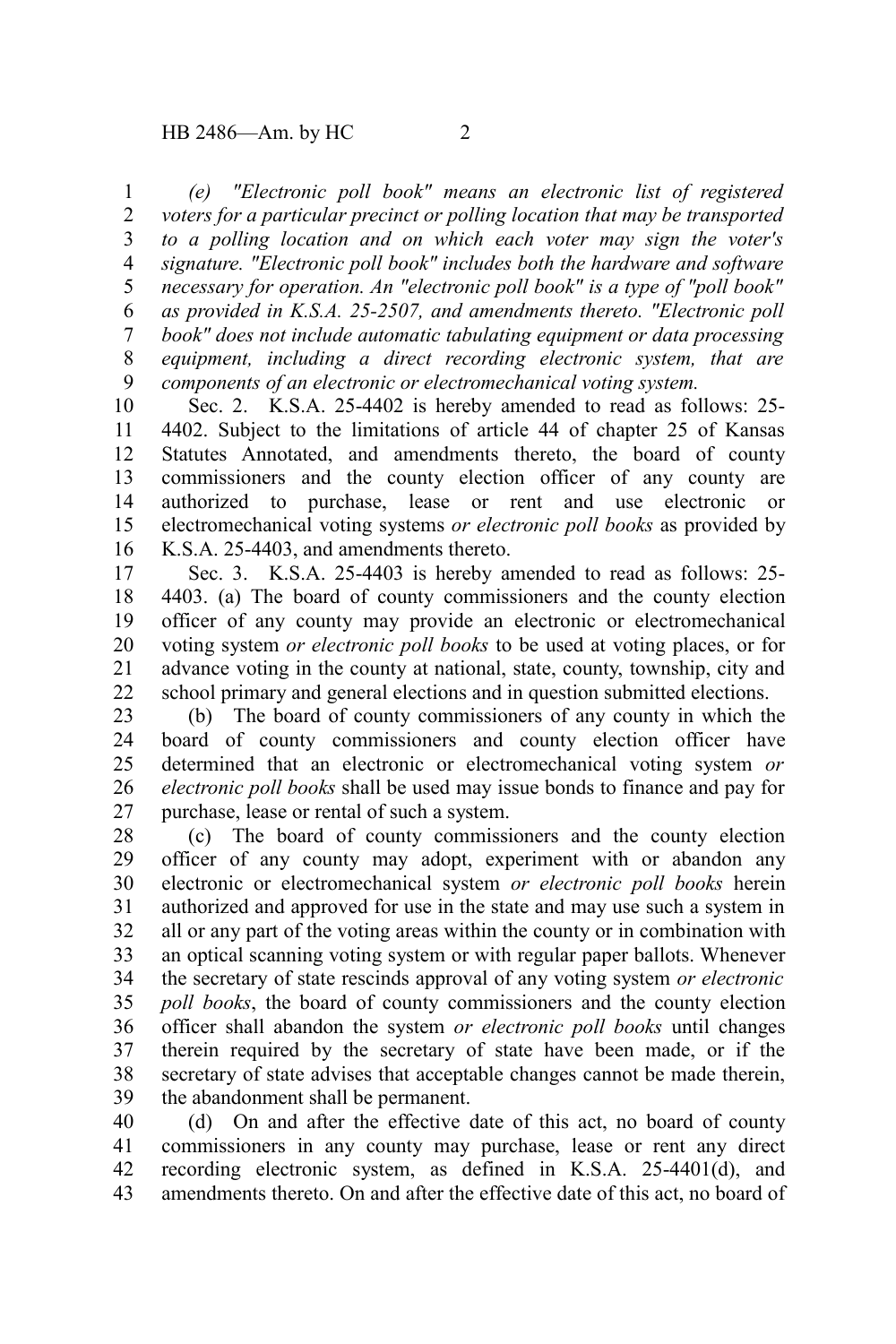county commissioners in any county may purchase, lease or rent any electronic or electromechanical voting system, unless such system: 1 2

(1) Provides a paper record of each vote cast, produced at the time the vote is cast; and 3 4

(2) has the ability to be tested both before an election and prior to the date of canvass. Such test shall include the ability to match the paper record of the machine to the vote total contained in the machine. 5 6 7

*(e) No component of an electronic or electromechanical voting system shall have the capability to be connected to the internet or to any other communications or computer network, including, but not limited to, a local area network, wireless network, cellular network or satellite network, or to use bluetooth or any other wireless communications technology.* 8 9 10 11 12 13

*(f) On and after July 1, 2022, no board of county commissioners or the county election officer of any county may purchase, lease or rent any electronic poll books unless the kind or make of such poll books have been certified by the secretary of state. No electronic poll book may be operated unless its network connectivity meets the security standards established by the secretary of state.* 14 15 16 17 18 19

Sec. 4. K.S.A. 25-4404 is hereby amended to read as follows: 25- 4404. The secretary of state shall examine and approve the kinds or makes of electronic or electromechanical voting systems, including operating systems, firmware and software*, and electronic poll books*, and no kind or make of such system *or electronic poll book* shall be used at any election unless and until it receives certification by the secretary of state and a statement thereof is filed in the office of the secretary of state. 20 21 22 23 24 25 26

Sec. 5. K.S.A. 25-4405 is hereby amended to read as follows: 25- 4405. (a) Any person, firm or corporation desiring to sell any kind or make of electronic or electromechanical voting system *or electronic poll book* to political subdivisions in Kansas may in writing request the secretary of state to examine the kind or make of the system which it desires to sell and shall accompany the request with a certified check in the sum of \$250 payable to the secretary of state to be used to defray a portion of the costs of such examination, and shall furnish at its own expense such system to the secretary of state for use in examining such system. The secretary of state may require such person, firm or corporation to furnish a competent person to explain the system *or electronic poll book* and demonstrate by the operation of such system *or electronic poll book* that it complies with *any applicable* state and federal laws *and regulations*. The secretary of state may employ a competent person or persons to assist in the examination and to advise the secretary as to the sufficiency of such machine *voting system or electronic poll book* and to pay such persons reasonable compensation therefor. The costs of employment and any other 27 28 29 30 31 32 33 34 35 36 37 38 39 40 41 42 43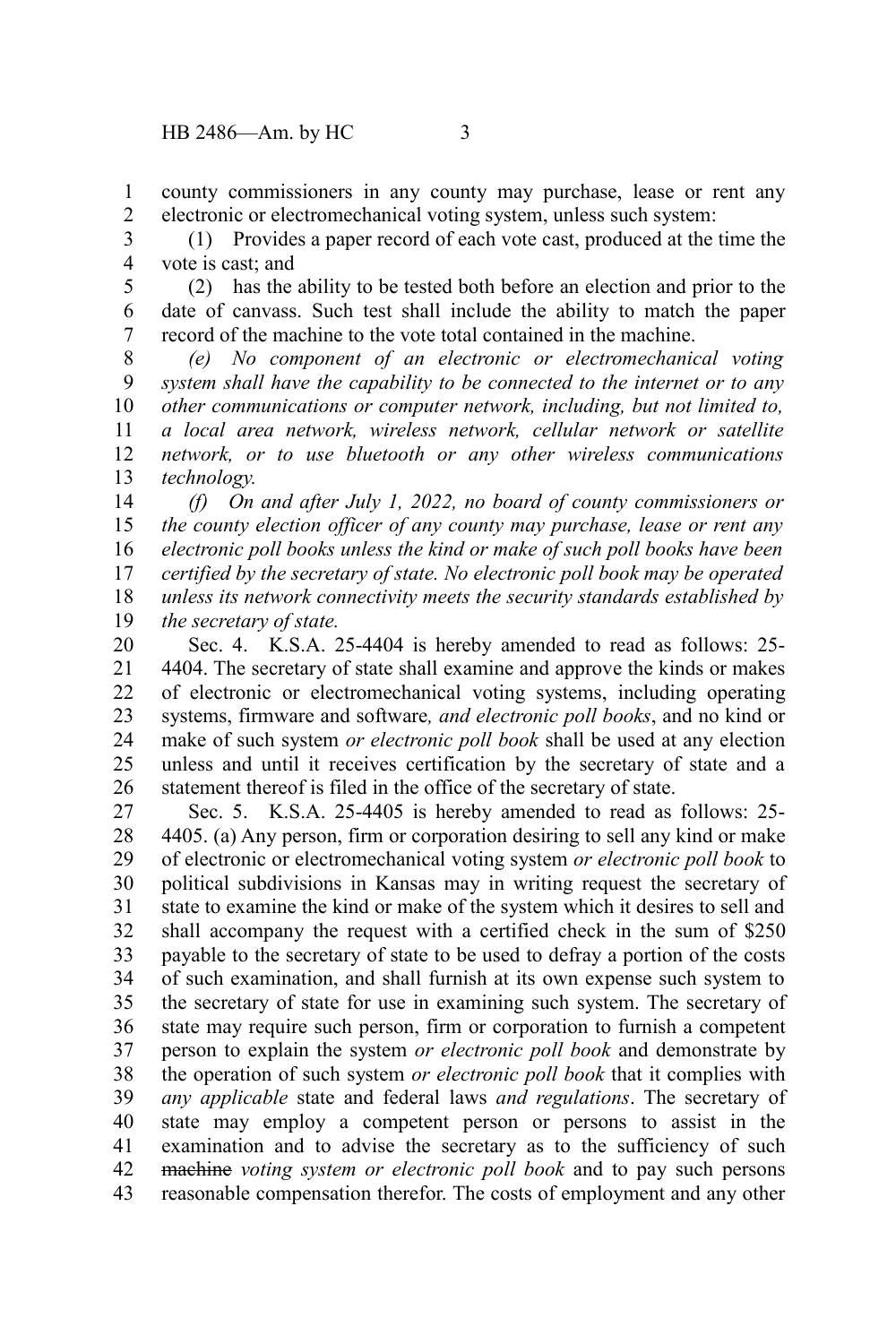costs associated with the approval of such system shall be paid by the applicant. 1 2

(b) The secretary of state may require a review of any theretofore approved electronic or electromechanical voting system *or electronic poll book* and the equipment and operation thereof. Such review shall be commenced by the secretary of state giving written notice thereof to the person, firm or corporation which sought approval of the *voting* system *or electronic poll book* and to each county election officer and county commissioner of counties known to have purchased, leased or rented any such *voting* system *or electronic poll book* or equipment thereof. Such notice shall fix a time and place of hearing at which those persons wishing to be heard may appear and give oral or written testimony and explanation of the *voting* system *or electronic poll book*, its equipment and operation and experience had therewith. After such hearing date and after such review as the secretary of state deems appropriate, the secretary of state may renew approval of the *voting* system *or electronic poll book*, require changes therein for continued approval thereof or rescind approval previously given on either a conditioned or permanent basis. 3 4 5 6 7 8 9 10 11 12 13 14 15 16 17 18

(c) The secretary of state may appoint persons to assist county election officers or county commissioners in the testing of any electronic or electromechanical voting system *or electronic poll book* and its equipment or the programs of such system *or electronic poll book*. 19 20 21 22

Sec. 6. K.S.A. 25-4406 is hereby amended to read as follows: 25- 4406. Electronic or electromechanical voting systems approved by the secretary of state: 23 24 25

(a) Shall provide for voting for the candidates for nomination or election of all political parties officially recognized pursuant to K.S.A. 25- 302a, and amendments thereto; 26 27 28

(b) shall permit a voter to vote for any independent candidate for any office; 29 30

(c) shall provide for voting on constitutional amendments or other questions submitted; 31 32

(d) shall be so constructed that, as to primaries where candidates are nominated by political parties, the voter can vote only for the candidates for whom the voter is qualified to vote according to articles 2 and 33 of chapter 25 of the Kansas Statutes Annotated, and amendments thereto; 33 34 35 36

(e) shall afford the voter an opportunity to vote for any or all candidates for an office for whom the voter is by law entitled to vote and no more, and at the same time shall prevent the voter from voting for the same candidate twice for the same office: 37 38 39 40

(f) shall be so constructed that in presidential elections the presidential electors of any political party may be voted for by one action; 41 42 43

(g) shall provide for "write-in" votes;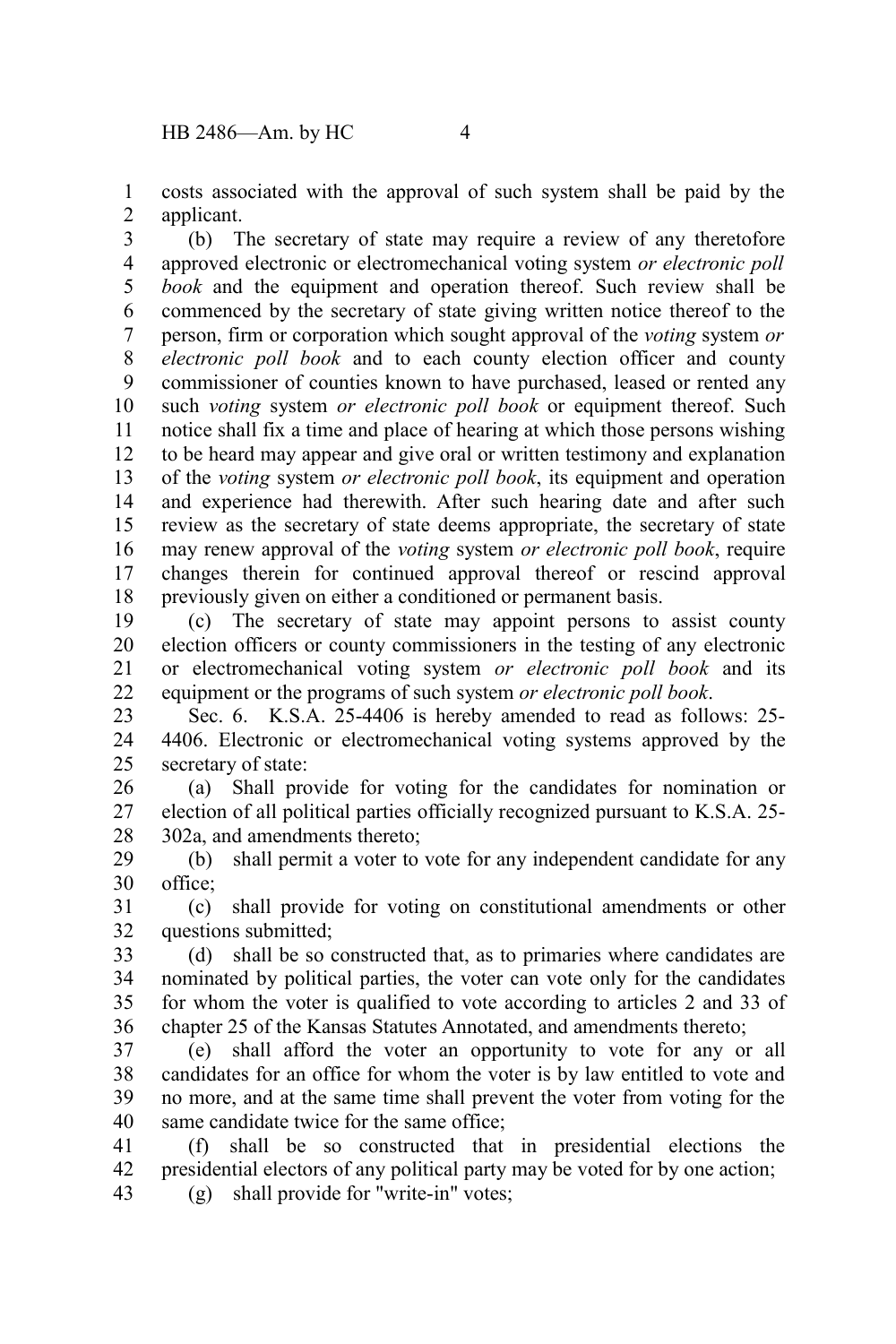(h) shall provide for voting in absolute secrecy, except as to persons who request assistance due to temporary illness or disability or a lack of proficiency in reading the English language; 1 2 3

(i) shall reject all votes for an office or upon a question submitted when the voter has cast more votes for such office or upon such question than the voter is entitled to cast; 4 5 6

(j) shall provide for instruction of voters on the operation of voting machines, illustrating the manner of voting by the use of such systems. The instruction may include printed materials or demonstration by election board workers; 7 8 9 10

(k) shall provide a paper record of each vote cast, produced at the time the vote is cast; 11 12

(l) shall have the ability to be tested both before an election and prior to the date of canvass. The test shall include the ability to match the paper records of such machines to the vote totals contained in the machines; and 13 14 15

(m) shall meet the requirements of the help America vote act of 2002 and other federal statutes and regulations governing voting equipment*; and* 16 17 18

*(n) shall not have the capability nor shall any component of an electronic or electromechanical voting system have the capability to be connected to the internet or to any other communications or computer network, including, but not limited to, a local area network, wireless network, cellular network or satellite network, or to use bluetooth or any other wireless communications technology*. 19 20 21 22 23 24

Sec. 7. K.S.A. 25-4407 is hereby amended to read as follows: 25- 4407. (a) When a board of commissioners and county election officer have determined that such-a kind or make of electronic or electromechanical voting system *or electronic poll book* shall be used in a county, the board of county commissioners and the county election officer shall provide such number of units as shall be necessary to equip voting places for the use of voters. 25 26 27 28 29 30 31

(b) No tax shall be levied under this section, nor shall any moneys be paid from any fund under authority of this section for any contract to purchase, lease or rent any electronic or electromechanical voting system or equipment thereof *or electronic poll books*, if approval of such *voting* system or equipment *or kind or make of electronic poll book* has been rescinded by the secretary of state. 32 33 34 35 36 37

(c) The secretary of state may purchase, rent or lease voting equipment only for the purpose of providing such equipment to counties pursuant to the provisions of the help America vote act of 2002. 38 39 40

Sec. 8. K.S.A. 25-4408 is hereby amended to read as follows: 25- 4408. The board of county commissioners shall provide for the storage of electronic or electromechanical voting systems *and electronic poll books*. 41 42 43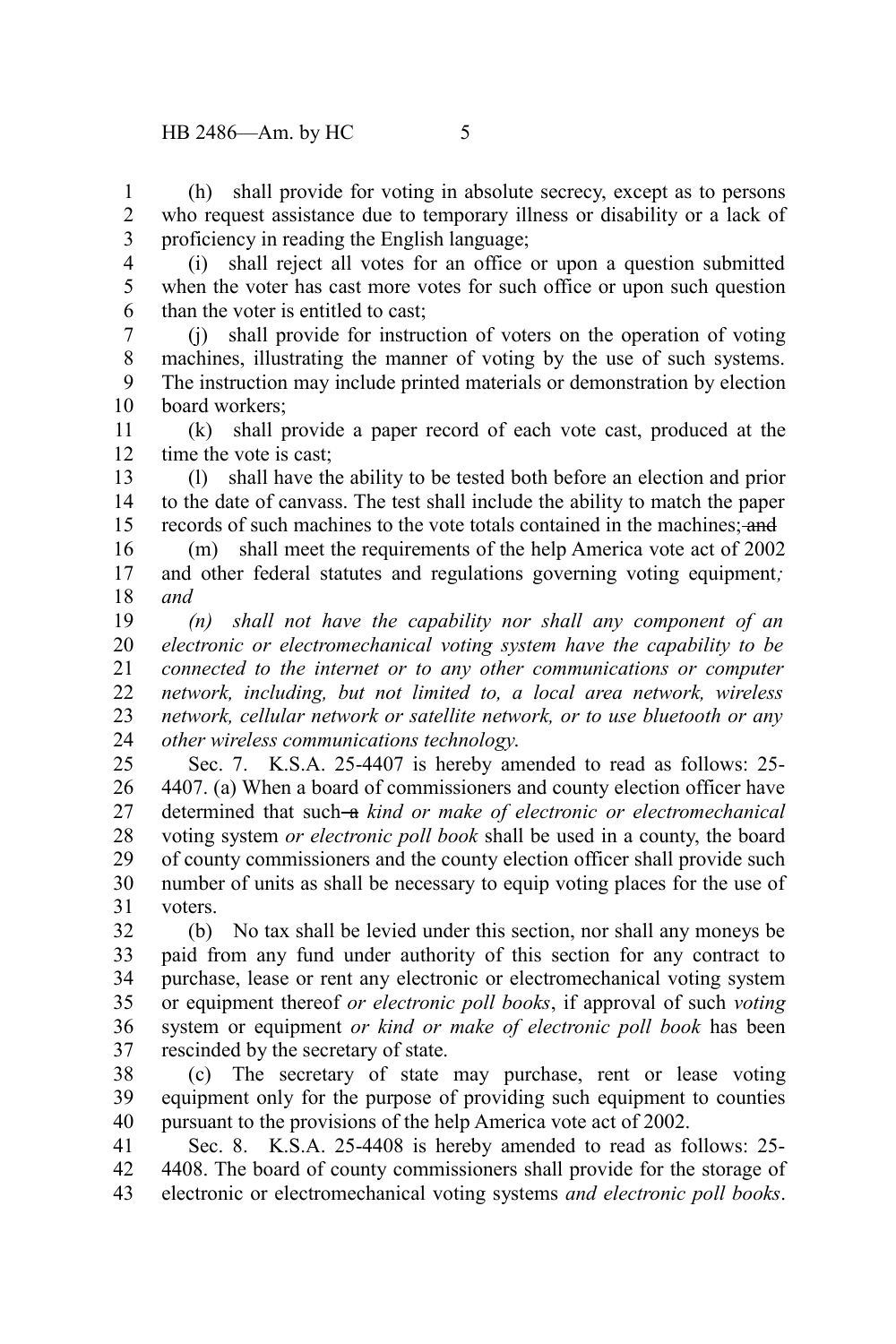The county election officer shall be in complete charge of the *voting* systems *and electronic poll books*, their safekeeping when not in use and keeping them in repair and working order and shall see that they are delivered to the voting places in time for all arrangements to be made and for the *voting* systems *and electronic poll books* to be ready for use at the hour of opening the polls. After the election the county election officer shall see that the *voting* systems *and electronic poll books* are returned to the place of storage, or are secured for on-site storage. 1 2 3 4 5 6 7 8

Sec. 9. K.S.A. 25-4409 is hereby amended to read as follows: 25-4409. (a) The ballot information, shall, as far as practicable, be in the order of arrangement provided for paper ballots except that such information may be in vertical or horizontal rows, or in a number of separate pages. Voting squares or ovals may be before or after the names of candidates and statements of questions, and shall be of such size as is compatible with the type of system used. Ballot information shall be displayed in as plain clear type and size as the ballot spaces will reasonably permit. Where candidate rotation is used, the voting equipment shall be capable of meeting the requirements otherwise provided in law. 9 10 11 12 13 14 15 16 17 18

(b) Before the opening of the polls the election judges shall compare the ballots with the sample ballots furnished, and see that the ballot information thereon agrees and shall certify thereto on forms provided for this purpose. The certification shall be filed with the election returns. 19 20 21 22

*(c) Before, during and after the operation of the polling place, the election judges shall ensure that no component of the electronic or electromechanical voting system is connected to the internet or to any other communications or computer network, including, but not limited to,* 23 24 25 26

*a local area network, wireless network, cellular network or satellite* 27

*network, or using bluetooth or any other wireless communications technology.* 28 29

Sec. 10. **9.** K.S.A. 25-4411 is hereby amended to read as follows: 25- 4411. (a) The vote tabulation equipment may be located at any place within the county approved by the county election officer. 30 31 32

(b) Within five days prior to the date of the election, the county election officer shall have the automatic tabulating equipment tested to ascertain that the equipment will correctly count the votes cast for all offices and on all questions submitted. Public notice of the time and place of the test shall be given at least 48 hours prior thereto by publication once in a newspaper of general circulation in the county or city where such equipment is to be used *and on the county website, if the county has a website*. The test shall be open to representatives of the political parties, candidates, the press and the public. The test shall be conducted by processing a preaudited group of ballots marked to record a predetermined number of valid votes for each candidate and on each measure, and shall 33 34 35 36 37 38 39 40 41 42 43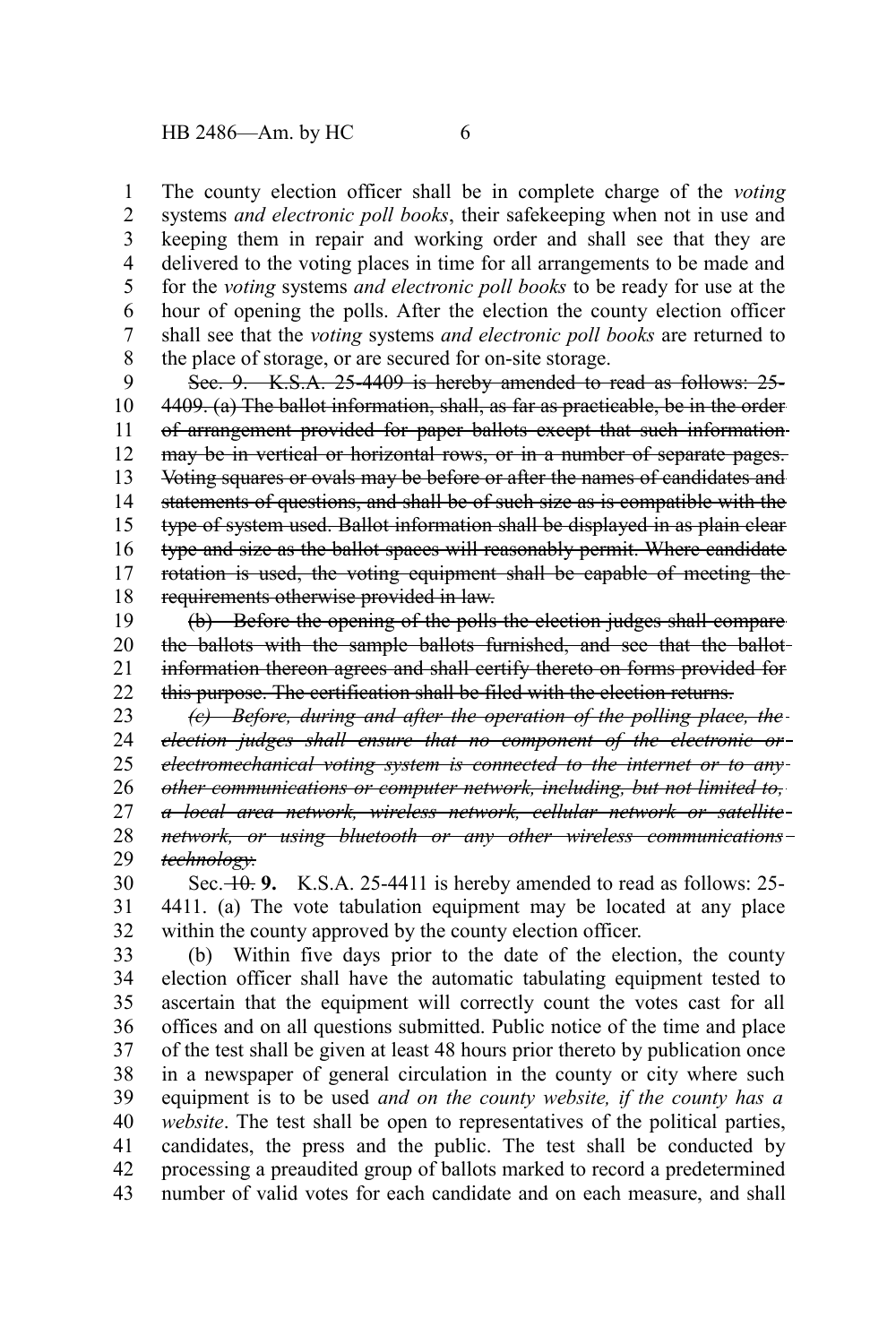include for each office one or more ballots which have votes in excess of the number allowed by law in order to test the ability of the automatic tabulating equipment to reject such votes. If any error is detected, the cause therefor shall be ascertained and corrected and an errorless count shall be made before the automatic tabulating equipment is approved. The test shall be repeated *within five business days* after the completion of the canvass. The equipment, programs and ballots shall be secured and retained by the county election officer. 1 2 3 4 5 6 7 8

Sec.  $\overline{+1}$ . **10.** K.S.A. 25-4414 is hereby amended to read as follows: 25-4414. Electronic or electromechanical voting system *or electronic poll book* fraud is: 9 10 11

(a) Being in unlawful or unauthorized possession of *electronic or electromechanical* voting *system* equipment, *electronic poll book equipment,* computer programs, operating systems, firmware, software or ballots; or 12 13 14 15

(b) intentionally tampering with, altering, disarranging, defacing, impairing or destroying any electronic or electromechanical *voting* system*, electronic poll book* or component part thereof, or any ballot used by such *electronic or electromechanical voting* systems. 16 17 18 19

Electronic or electromechanical voting system *or electronic poll book* fraud is a severity level 9, nonperson felony. 20 21

Sec.  $\overline{12}$ . **11.** K.S.A. 25-4415 is hereby amended to read as follows: 25-4415. The secretary of state may adopt rules and regulations: 22 23

(a) For the use of electronic and electromechanical voting systems to count votes under the election laws of this state; and 24 25

(b) *for the use of electronic poll books to process voters at polling places; and* 26 27

28

*(c)* necessary for the administration of this act.

Sec.  $\overline{13}$ . **12.** K.S.A. 25-4610 is hereby amended to read as follows: 25-4610. (a) The optical scanning equipment may be located at any place within the county approved by the county election officer. 29 30 31

(b) Within five days prior to the date of the election, the county election officer shall have the optical scanning equipment tested to ascertain that the equipment will correctly count the votes cast for all offices and on all questions submitted. Public notice of the time and place of the test shall be given at least 48 hours prior thereto by publication once in a newspaper of general circulation in the county where such equipment is to be used *and on the county website, if the county has a website*. The test shall be open to representatives of the political parties, candidates, the press and the public. The test shall be conducted by processing a preaudited group of ballots marked as to record a predetermined number of valid votes for each candidate and on each question submitted, and shall include for each office one or more ballots which have votes in excess of 32 33 34 35 36 37 38 39 40 41 42 43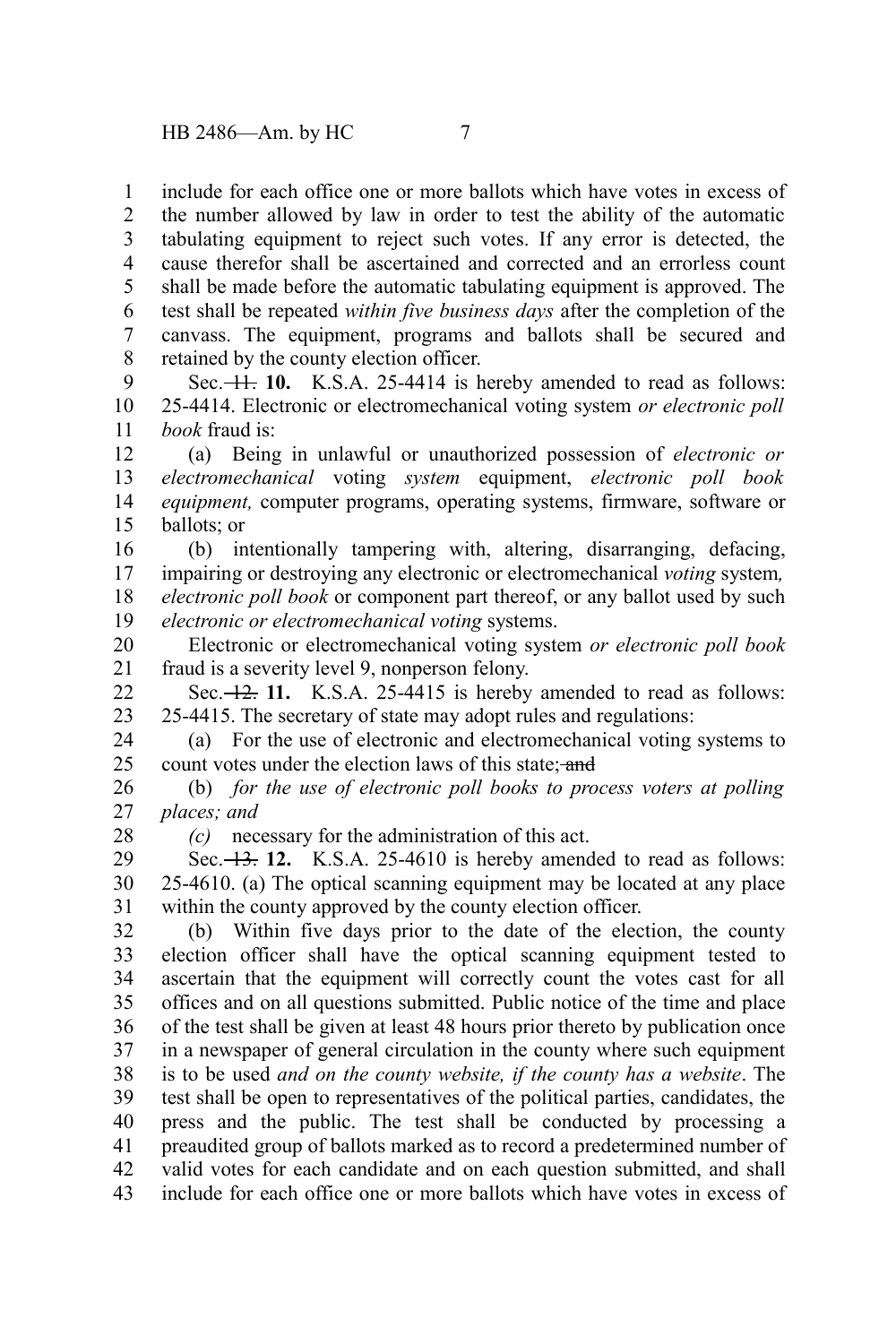the number allowed by law in order to test the ability of the optical scanning equipment to reject such votes. If any error is detected, the cause therefor shall be ascertained and corrected and an errorless count shall be made before the optical scanning equipment is approved. The test shall be repeated *within five business days* after the completion of the canvass. The programs and ballots shall be sealed, retained and disposed of in the same manner as paper ballots. 1 2 3 4 5 6 7

Sec.  $\overline{+4}$ . **13.** K.S.A. 25-4613 is hereby amended to read as follows: 25-4613. Optical scanning equipment and systems using optical scanning equipment approved by the secretary of state: 8 9 10

(a) Shall be capable of being tested to ascertain that the equipment will correctly count votes cast for all offices and on all questions submitted: and 11 12 13

(b) shall be capable of printing in legible form, reports and summaries of the election results as required by articles 30 and 31 of chapter 25 of Kansas Statutes Annotated, and amendments thereto; and 14 15 16

(c) shall be capable of tabulating votes for candidates for nomination or election of all political parties officially recognized pursuant to K.S.A. 25-302a, and amendments thereto; and 17 18 19

(d) shall be capable of tabulating votes for any independent candidate of any office; and 20 21

(e) shall be capable of tabulating votes for constitutional amendments or other questions submitted: and  $22$ 23

(f) shall be capable of tabulating the number of "write-in" votes cast for any office; 24 25

(g) shall not count any votes for an office or upon a question submitted when the voter has cast more votes for such office or upon such question than the voter is entitled to cast; 26 27 28

(h) shall provide notification when the voter has cast more votes for such office or upon such question than the voter is entitled to cast; and 29 30

(i) shall meet the requirements of the help America vote act of 2002 and other federal statutes and regulations governing voting equipment*; and* 31 32 33

*(j) shall not have the capability nor shall any component of an optical scanning system have the capability to be connected to the internet or to any other communications or computer network, including, but not limited to, a local area network, wireless network, cellular network or satellite network, or to use bluetooth or any other wireless communications technology*. 34 35 36 37 38 39

Sec. 15. **14.** K.S.A. 25-4401, 25-4402, 25-4403, 25-4404, 25-4405, 25-4406, 25-4407, 25-4408, 25-4409, 25-4411, 25-4414, 25-4415, 25- 4610 and 25-4613 are hereby repealed. 40 41 42

Sec.  $\overline{+6}$ . **15.** This act shall take effect and be in force from and after 43